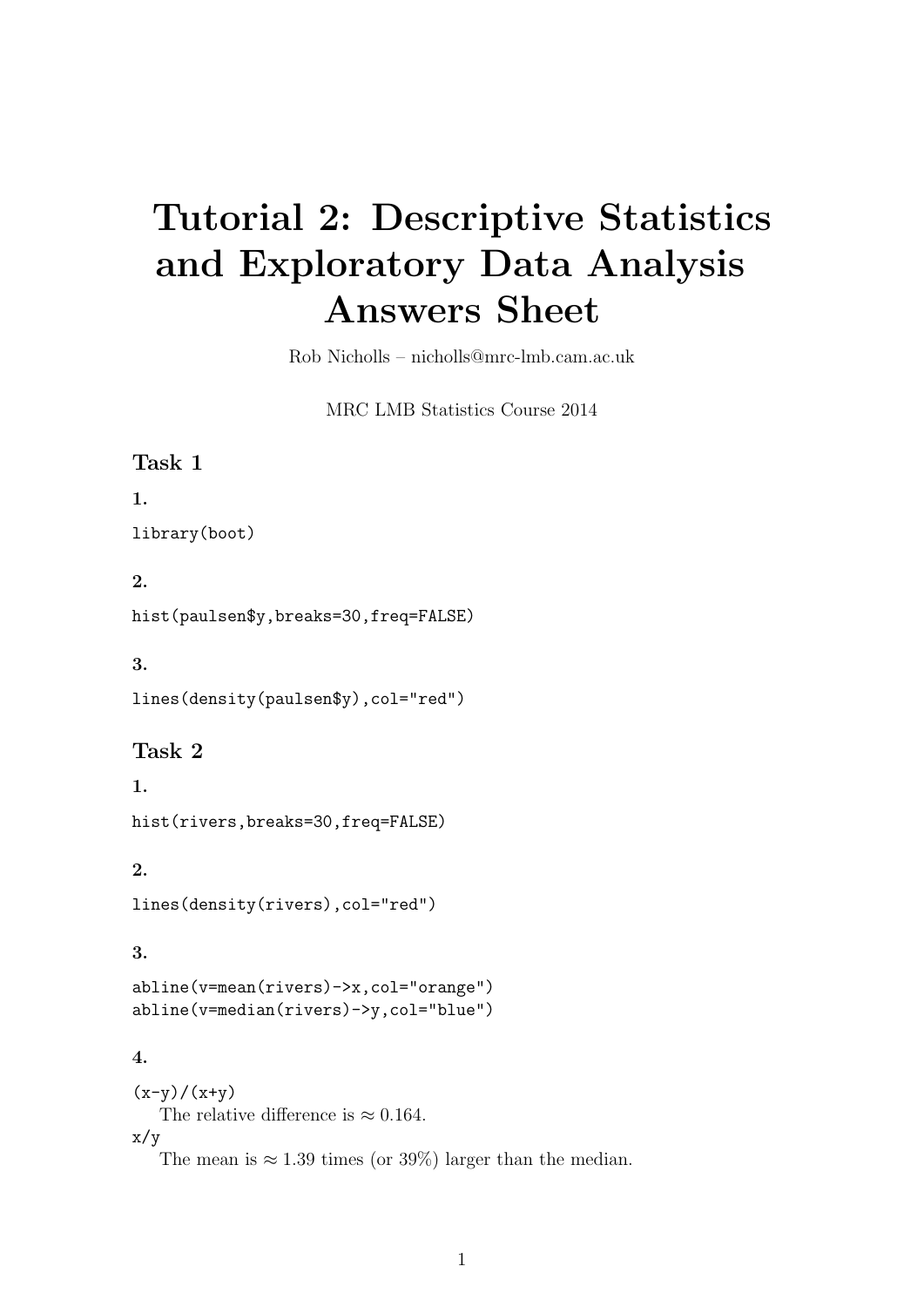# Task 3

## 1.

hist(rivers,breaks=30,freq=FALSE)

# 2.

```
lines(density(rivers),col="red")
```
# 3.

```
x=quantile(rivers,prob=c(0.05,0.95))
abline(v=x,col="blue")
```
# Task 4

```
1.
hist(rnorm(1000)->x,breaks=30)
```
# 2.

 $y = mean(x) + 2 * sd(x) *c(-1,1)$ 

## 3.

```
c(sum(x < y[1]), sum(x < y[2]))/length(x)These values are close to the 2.5% and 97.5% quantiles.
```
# 4.

Repeating the calculations yields results fluctuating around the 2.5% and 97.5% quantiles.

# Task 5

## 1.

hist(faithful\$eruptions) The distribution is bimodal.

# 2.

qqnorm(faithful\$eruptions) qqline(faithful\$eruptions) The data are not Normally distributed.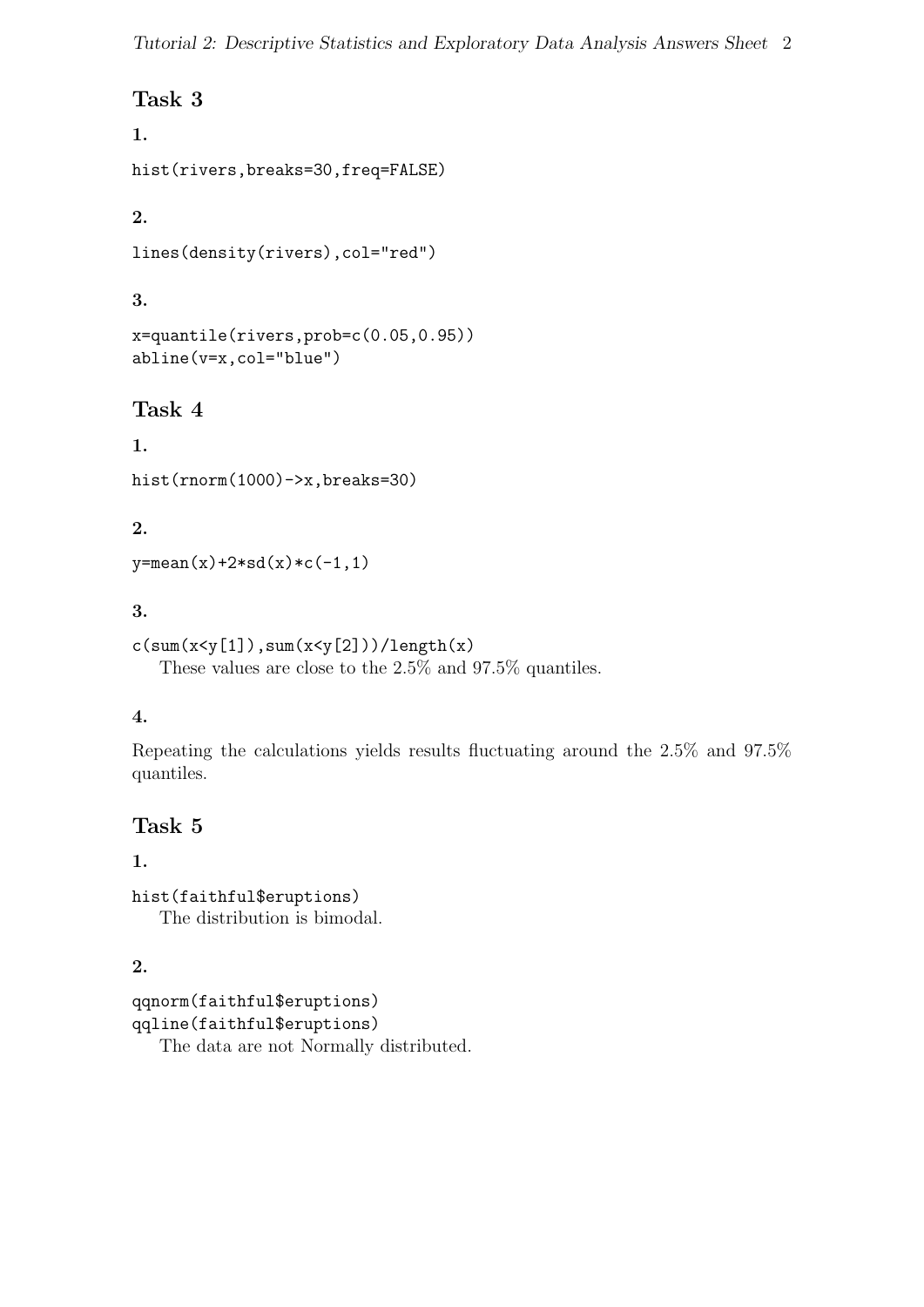#### qqnorm(abs(faithful\$eruptions-3)) qqline(abs(faithful\$eruptions-3))

According to visual inspection alone, the transformed data appear to be approximately Normally distributed.

Without very good reason to do so (based on the mechanics of the system), there is no good reason why such a transformation would be applied to such a dataset. It is sometimes useful to transform data so that the distribution displays preferable characteristics (e.g. being able to be considered Normally distributed), although doing so is only valid for monotonic transformations – i.e. so that the original data could be recovered without any information loss.

In the example, the abs(faithful\$eruptions-3) transformation is artificially applied in order to make the data appear Normally distributed. However, it would not be possible to recover the original data after transformation. Therefore, the application of such a transformation would not be a statistically valid protocol.

# Task 6

#### 1.

boxplot(PlantGrowth\$weight)

## 2.

boxplot(PlantGrowth\$weight∼PlantGrowth\$group)

# Task 7

## 1.

boxplot(chickwts\$weight)

## 2.

#### boxplot(chickwts\$weight∼chickwts\$feed)

There is visual evidence for differences between the groups. Overall, 'Horsebean' seems to result in particularly light chickens, and 'Casein' and 'Sunflower' seem to result in particularly heavy chickens, on average.

## Task 8

## 1.

boxplot(DNase\$density)

#### 2.

#### boxplot(DNase\$density∼DNase\$conc)

There appears to be a strong positive non-linear relationship between optical density and concentration.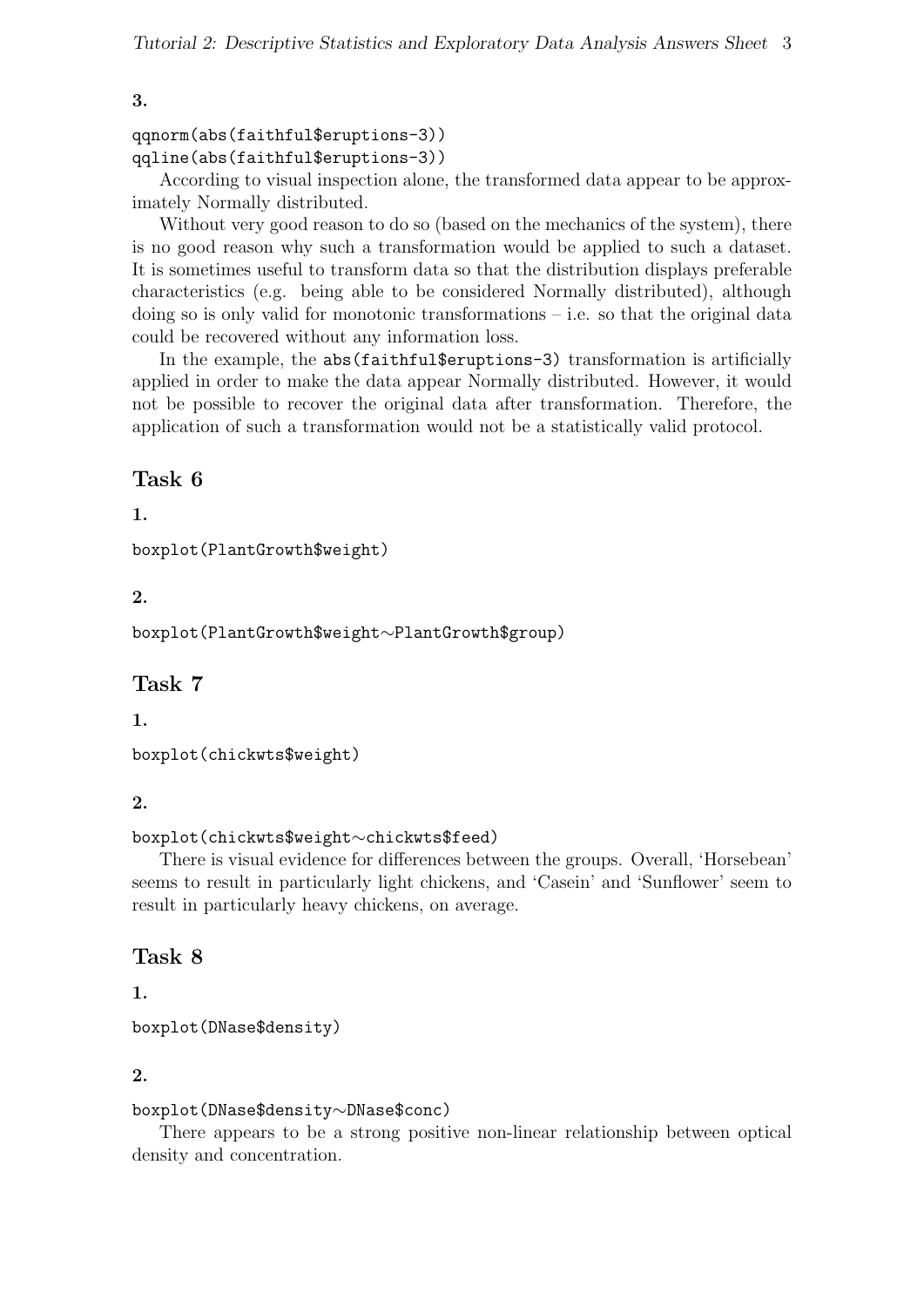## Task 9

1.

library(boot)

## 2.

plot(calcium)

## 3.

cor(calcium)

## 4.

```
cor(calcium,method="spearman")
```
There is not a very large difference between the Pearson (0.87) and Spearman (0.91) correlation coefficients. The lack of difference may be due to (1) the relationship being strong and relatively linear; and (2) the relationship not being monotonic. The fact that the Spearman correlation coefficient is larger than the Pearson might be explained to some degree by the non-linearity of the relationship.

# Task 10

#### 1.

```
library(boot)
```
## 2.

```
plot(survival)
```
# 3.

```
cor(survival)
```
## 4.

```
cor(survival,method="spearman")
```
The Spearman (-0.91) correlation coefficient is considerably stronger than the Pearson (-0.68). This is due to the strong non-linear and semi-monotonic nature of the relationship.

# 5.

```
a = \log(1/survival\surv)
plot(a∼survival$dose)
```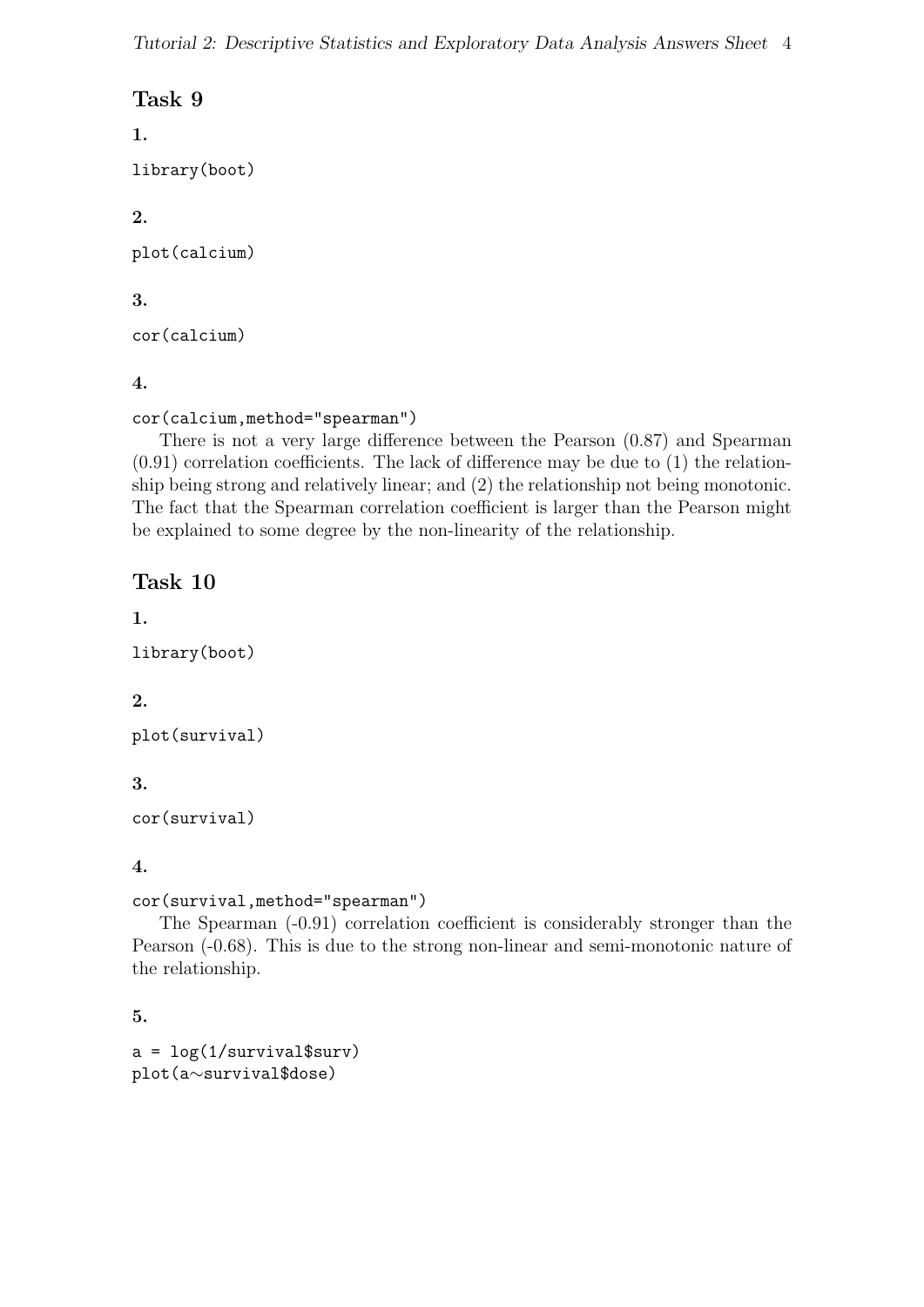#### cor(a,survival\$dose) cor(a,survival\$dose,method="spearman")

Both Pearson and Spearman correlation coefficients change from negative to positive. The Pearson correlation becomes much stronger in magnitude after the transformation – this is because the original data displayed a negative non-linear correlation, whilst the transformed data exhibit a positive linear correlation. In contrast, the Spearman correlation coefficient adopts the exact same value, except for the sign change – this is because the ordering is perfectly preserved, but reversed.

# Task 11

```
1.
```

```
cor(iris[iris$Species=="virginica",1:4])
cor(iris[iris$Species=="setosa",1:4])
cor(iris[iris$Species=="versicolor",1:4])
```
or better:

```
x=levels(iris$Species)
cor(iris[iris$Species==x[1],1:4])
cor(iris[iris$Species==x[2],1:4])
cor(iris[iris$Species==x[3],1:4])
```

```
or better:
for(i in 1:length(levels(iris$Species)->x)){
print(x[i])
print(cor(iris[iris$Species==x[i],1:4]))
}
```
#### 2.

The previous assertion that Petal.Length and Petal.Width are highly positively correlated is misleading. When looking at individual species, it transpires that the within-species correlation between between Petal.Length and Petal.Width is much weaker. The correlation is strongest for Versicolor (0.79), being much weaker for Setosa (0.33) and Virginica (0.32). The reason for the higher positive correlation when combining the three species (0.96) is due to systematic differences in the Petal.Length and Petal.Width between the species. Indeed, it may be true that species with a larger Petal.Length would also tend to have a larger Petal.Width (although note that we could not draw such conclusions without testing hypotheses properly).

## 3.

Again, the previous assertion that Petal.Length and Sepal.Length are highly positively correlated is misleading. The correlation is strong for Versicolor (0.75) and Virginica (0.86), but is much weaker for Setosa (0.27). Consequently, there is not a strong correlation between Petal.Length and Sepal.Length for all species. The reason for the higher positive correlation when combining the three species (0.87) is again partially due to systematic differences between the species.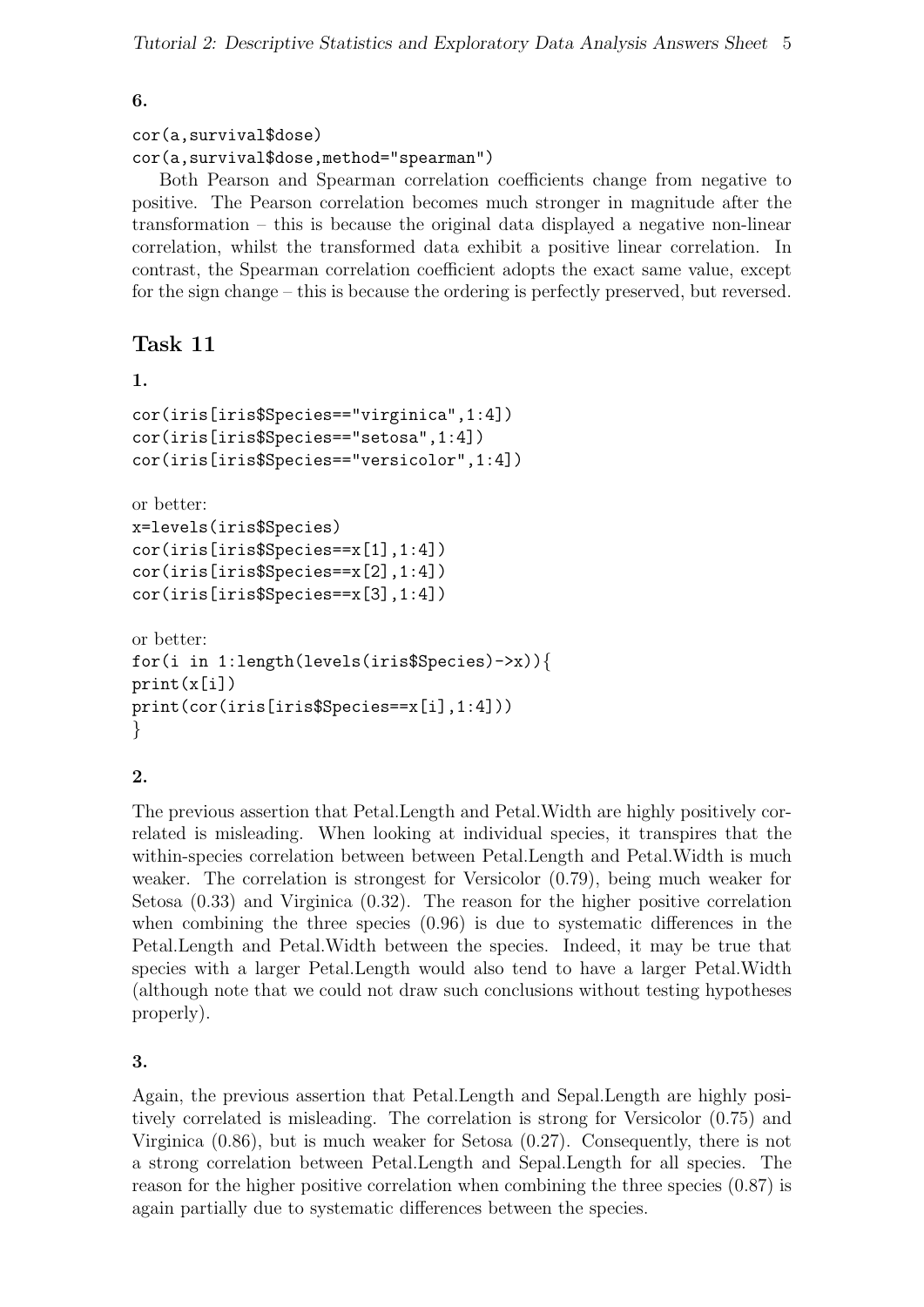The previous assertion that Petal.Length and Petal.Width are negatively correlated with Sepal.Width is highly misleading. Considering the within-species correlations, we see that both Petal.Length and Petal.Width are positively correlated with Sepal.Width, for all species. These correlations are strongest for Versicolor, slightly weaker for Virginica, and particularly weak for Setosa. The reason for the higher positive correlations when combining the three species is again due to systematic differences between the species (in this case Setosa appears to have a systematically lower Petal.Length and Petal.Width and systematically higher Sepal.Width than the other two species, although to draw such conclusions we would have to test such hypotheses properly).

#### 5.

Again, the previous assertion that Sepal.Length and Sepal.Width are uncorrelated (but negatively correlated, if at all) is highly misleading. Considering the withinspecies correlations, we see that both Sepal.Length is positively correlated with Sepal.Width for all species. From these results, we may conclude that (1) these are not uncorrelated, and (2) they are not negatively correlated. Both of these statements disagree with the previous assertion. The reason for the difference in the observered correlation when combining the three species is again due to systematic differences between the species.

#### 6.

This exercise demonstrates that it is important to interpret results carefully, as such analyses may be prone to error or misinterpretation. It is important to know exactly what questions you want to ask, and know exactly what conclusions can be drawn from different pieces of information (results). For example, when determining whether or not Petal.Length and Petal.Width are correlated, it is important to know whether you want to make general statements about the relationship between Petal.Length and Petal.Width over all plants in the study (thus ignoring species type), or investigate the correlations observed for each species separately.

Furthermore, it is important to explore data in detail, using different approaches, in order to gain maximal information. If there are different groupings in the data (e.g. different species) then can the distributions of some property be considered the same for each species? Also, can the relationships between different properties be considered the same for each species? Modelling such systems and consequently testing such hypotheses is an important part of statistics and data analysis.

The example also demonstrates how correlations can be achieved in cases where the compared data are heterogeneous, and exhibit non-linear relationships. In such cases, correlation coefficients should be interpreted carefully.

#### Task 12

#### 1.

#### boxplot(CO2\$uptake∼CO\$Type)

Visually, it does appear that there is a difference between the CO2 uptake rates for plants originating from the different regions.